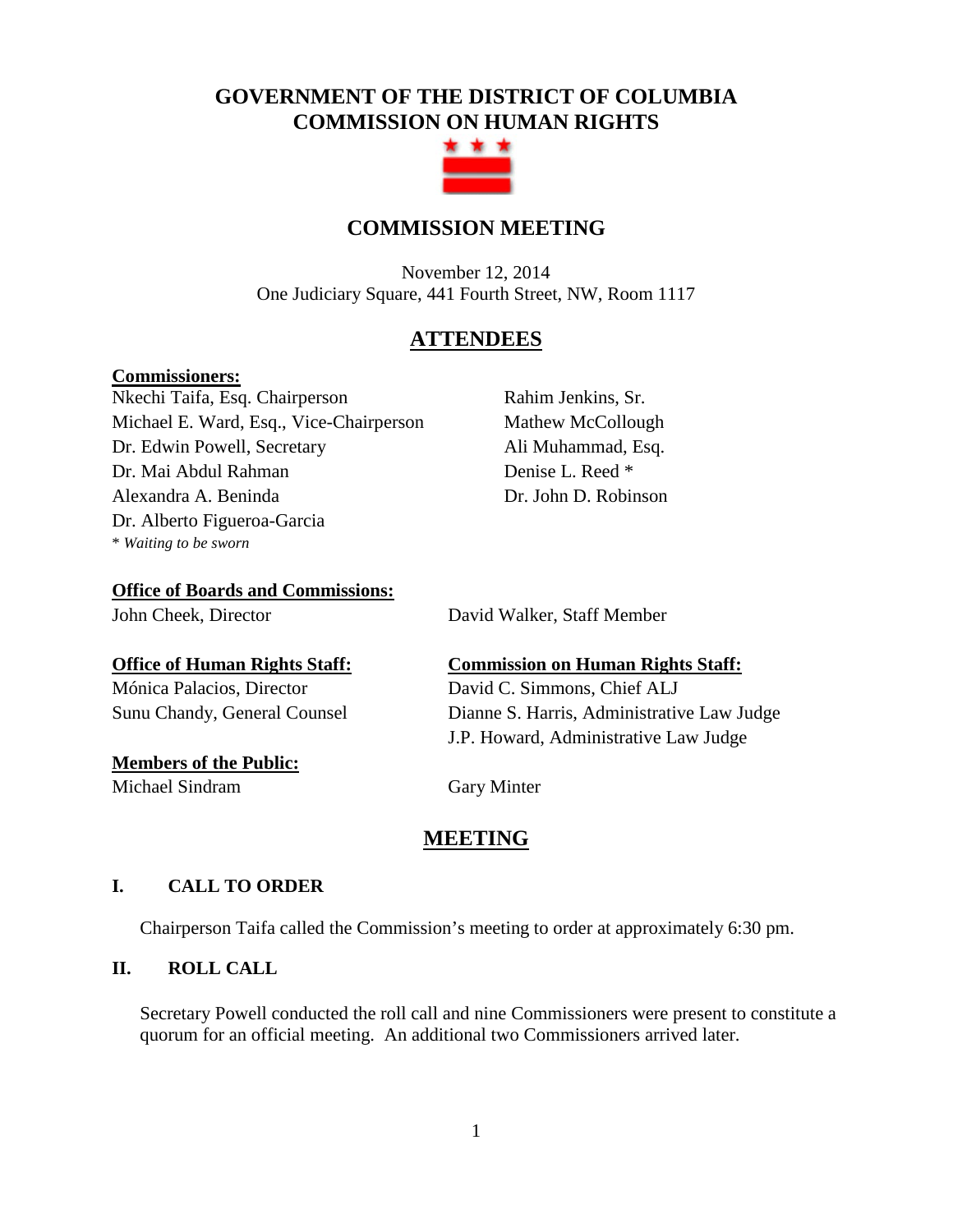# **III. WELCOME AND SWEARING IN**

Chairperson Taifa gave an initial welcome. The Chair then introduced Director John Cheek of the D.C. Office on Boards and Commissions who swore in Commissioners Matthew McCollough, Mai Abdul Rahman, and Michael Ward.

#### **IV. ADOPTION OF MEETING MINUTES**

The Commission approved the minutes from its September 10, 2014 meeting.

## **V. REPORT OF THE OFFICE OF HUMAN RIGHTS**

Director Mónica Palacio presented the report of the Office of Human Rights.

As part of the Office's end of the year goals the Office is working diligently to eliminate the backlog of cases that have been on the Office's docket for more than six months. New EEOC transfer cases will be placed on the six month timeline once they are received by the Office and Housing cases will remain on a three month timeline.

The Office expects the Congressional Review period for the Fair Criminal Record Screening Amendment Act to end in early December 2014. After that date, the Office will begin to enforce the Act. Director Palacio provided an overview of the Act and noted that the Office is planning to proactively work to educate employers and citizens. Director Palacio also passed around a FAQ on the law prepared by the Office that will be available to the public. The Office participated in the *Rebuilding Reentry Hack-a-Thon* where the Office took part in brainstorming solutions to help returning citizens overcome obstacles to re-entry into society. Director Palacio gave a TED talk about the new Act.

The Office of Human Rights held its second Human Rights Liaison training in October, with 16 participants from 14 different advocacy organizations and direct service providers. As a result of the two trainings the Office has designated 24 people as Human Rights Liaisons.

In late October, the Office's Citywide Youth Bullying Prevention Program released its first report on bullying prevention compliance in DC Public Schools and charter schools. Ninetythree percent (93%) of schools submitted bullying prevention policies. Seventy percent (70%) of schools have policies that are compliant with the Youth Bullying Prevention Act of 2012.

Director Palacio concluded her report with an introduction of the Office's new General Counsel, Sunu Chandy. Before joining the Office, Ms. Chandy was a supervisory trial attorney at the Equal Employment Opportunity Commission in New York City. Ms. Chandy has hit the ground running, producing letters of determination within days of starting.

Ms. Chandy addressed the Commission and noted her excitement to work for the citizens of the District. The Chair and other Commissioners welcomed Ms. Chandy to the Office.

Chairperson Taifa then opened the floor for discussion and addressed the Hackathon event,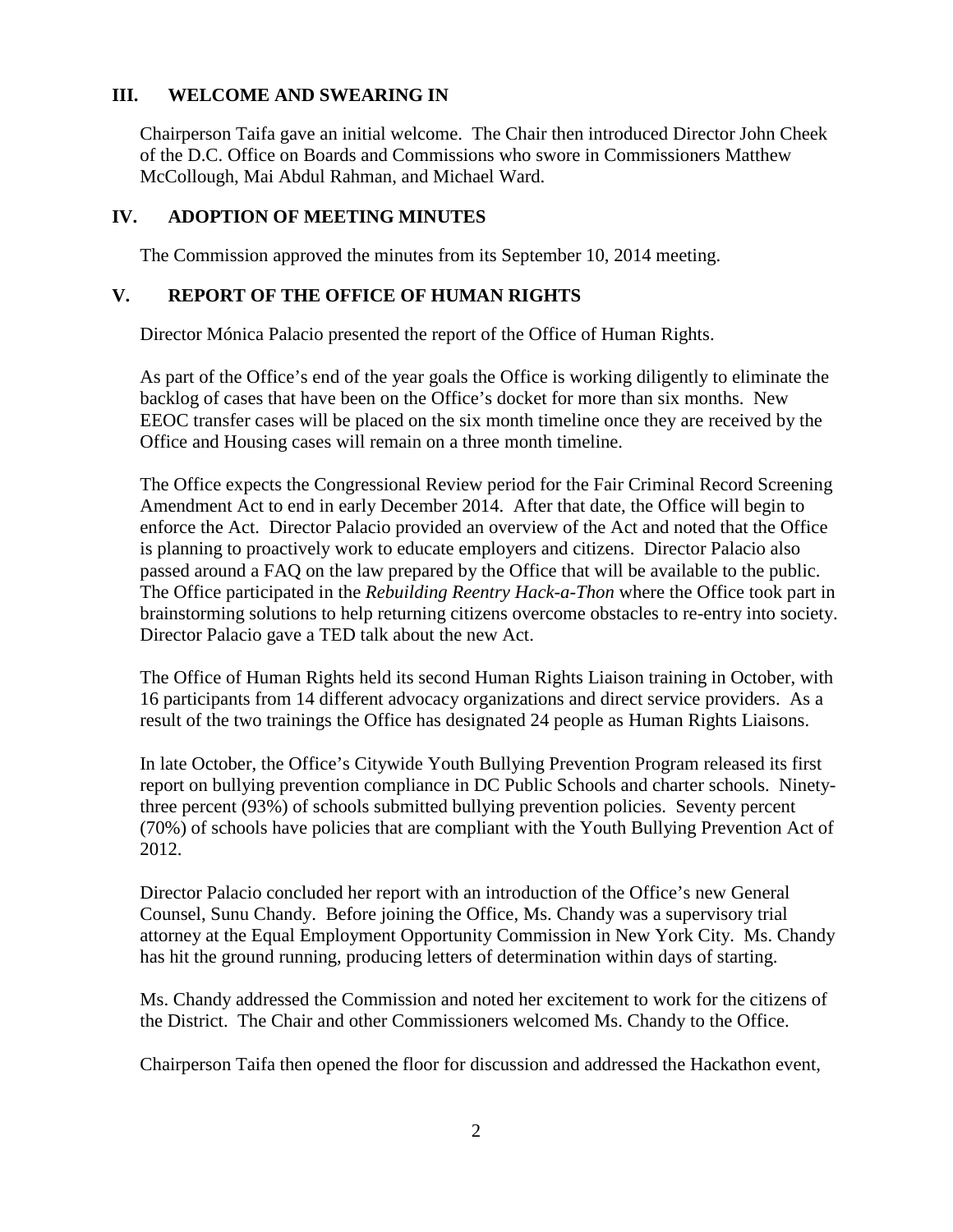and training for the Commissioners on the new law. Director Palacio addressed the Commission on the points raised by Chairperson Taifa. Commissioner Ward then opened discussion on the protocol for cases under the new law which was commented on by Commissioners Powell and Muhammed as well as Chief Administrative Law Judge David Simmons and Director Palacio.

# **VI. REPORT OF THE COMMISSION ON HUMAN RIGHTS**

Chief Administrative Law Judge David Simmons presented a report on the performance of the Commission since the last Commission meeting. Judge Simmons reported that the docket currently has ten (10) Commission cases, six (6) Office of Human Rights cases, and six (6) Criminal Background Checks for the Protection of Children Act cases. The Commission closed one (1) case so far this fiscal year; the Commission has set a goal of closing 85% of its cases this year or six cases. Thus far this fiscal year the Commission has received four (4) new Commission cases and one (1) case has returned to the docket from remand. The Commission has set a goal to close 85% of its Human Rights cases as well as 85% of its Criminal Background Check Act cases.

There are currently twelve (12) active Commissioners, two (2) waiting to be sworn in, and two (2) vacancies, one of which has a pending appointee. Taking into account all the current and pending appointments and reappointments, there is only one (1) vacant spot on the Commission and the Office of Boards and Commission hopes to propose a nominee for that vacancy in the near future. It is likely that the Commission will soon have a full complement of fifteen (15) Commissioners.

Judge Simmons then discussed training for the Commissioners with regard to the case procedure and law in the different areas that the Commission covers. He proposed questions to the Commission regarding content, timing, and the periods of training. Commissioner Ward joined the discussion followed by Chairperson Taifa. The Commission will begin training at the January meeting starting with the topic of the D.C. Human Rights Act.

Judge Simmons introduced the Commission on Human Rights' newest Administrative Law Judge, J.P. Howard. Judge Simmons noted that Judge Howard is a graduate of Howard University and Georgetown Law. He added that Judge Howard was the Commission's second law clerk and worked for Judge Alexander Williams, Jr. in the U.S. District Court for the District of Maryland before joining the Washington, D.C. Office of Akin, Gump, Strauss, Hauer & Feld LLP. Judge Howard left the law firm to relocate to Texas with his wife where they both practiced law before he was recruited back to the Commission.

Judge Howard addressed the Commission noting that he recognized some of the Commissioners in the room from his time as a law clerk. He expressed excitement to be joining the Commission and enthusiasm to work with and learn from the Commissioners.

## **VII. OLD BUSINESS**

Chairperson Taifa asked to hear from Commissioners regarding the Housing Discrimination